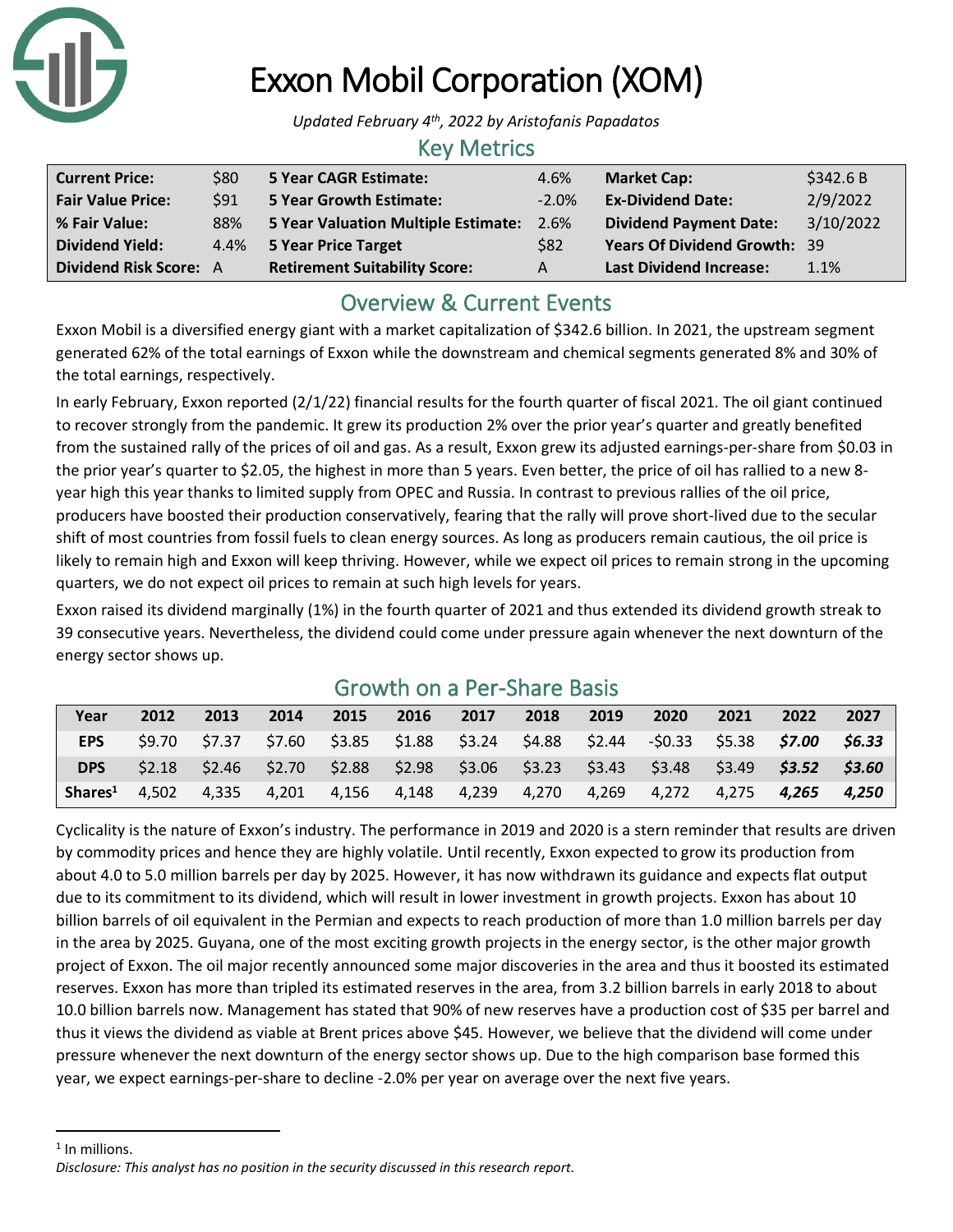

# Exxon Mobil Corporation (XOM)

*Updated February 4th, 2022 by Aristofanis Papadatos*

#### Valuation Analysis

| Year                                                      | 2012 | 2013 | 2014 | 2015 | 2016 | 2017 | 2018 | 2019 | 2020                            | 2021 | <b>Now</b> | 2027   |
|-----------------------------------------------------------|------|------|------|------|------|------|------|------|---------------------------------|------|------------|--------|
| $\text{Avg. P/E}$ 10.7 12.3 12.8 21.5 45.8 25.3 14.0 30.2 |      |      |      |      |      |      |      |      | <b>Contract Contract Street</b> |      | 10.8 11.4  | - 13.0 |
| Avg. Yld. 2.5% 2.7% 2.8% 3.5% 3.5% 3.7% 4.7% 4.7%         |      |      |      |      |      |      |      |      | 7.8%                            | 6.0% | 4.4%       | 4.4%   |

During the past decade, Exxon has traded at an average price-to-earnings ratio of 20.4, but this includes "artificial" years when profits dropped dramatically while the share price held up much better. During 2009-2015, the average multiple was closer to 13 or 14 times earnings. This is a number we view as fair. Exxon is currently trading at a price-to-earnings ratio of 11.4. If it trades at a price-to-earnings ratio of 13.0 in five years, it will enjoy a 2.6% annualized gain.

## Safety, Quality, Competitive Advantage, & Recession Resiliency

| Year   | 2012 |     |     | 2013 2014 2015 2016 2017 2018 2019 |  |       | 2020 2021 2022 2027 |                          |  |
|--------|------|-----|-----|------------------------------------|--|-------|---------------------|--------------------------|--|
| Payout | 22%  | 33% | 36% | 75% 159% 94% 66% 141%              |  | $  -$ |                     | 64.9% <b>50.3% 56.9%</b> |  |

Exxon's competitive advantage is its unparalleled scale and its enviable expertise in the energy sector. The standard technical procedures followed by most oil companies have been written by Exxon. It is also impressive that other oil companies drilled about 40 dry holes in Guyana whereas Exxon has a nearly 90% success rate in this area.

Exxon's diversified business model has shown exceptional fortitude in good times and bad. When commodity prices are high, Exxon takes full advantage on the upstream side. When prices are low, the downstream and chemical segments usually offer a good deal of ballast. Exxon is much more defensive than most oil majors during recessions and downturns of the energy sector, but it rallies less than its peers during good times. Overall, it is a defensive energy stock.

Exxon is a Dividend Aristocrat, with 39 consecutive annual dividend raises. However, the oil major paid the same dividend for ten consecutive quarters and struggled to defend its dividend during the pandemic.

## Final Thoughts & Recommendation

Exxon is recovering strongly from the pandemic thanks to the cautious stance of oil producers, who have not increased their output to a great extent, despite the rally of the oil price to an 8-year high. As a result, the stock has more than doubled in about 15 months. We expect the stock to offer a 4.6% average annual return over the next five years and thus we rate it as a hold.



## Total Return Breakdown by Year

[Click here to rate and review this research report. Your feedback is important to us.](https://suredividend.typeform.com/to/S0SIkB)

*Disclosure: This analyst has no position in the security discussed in this research report.*